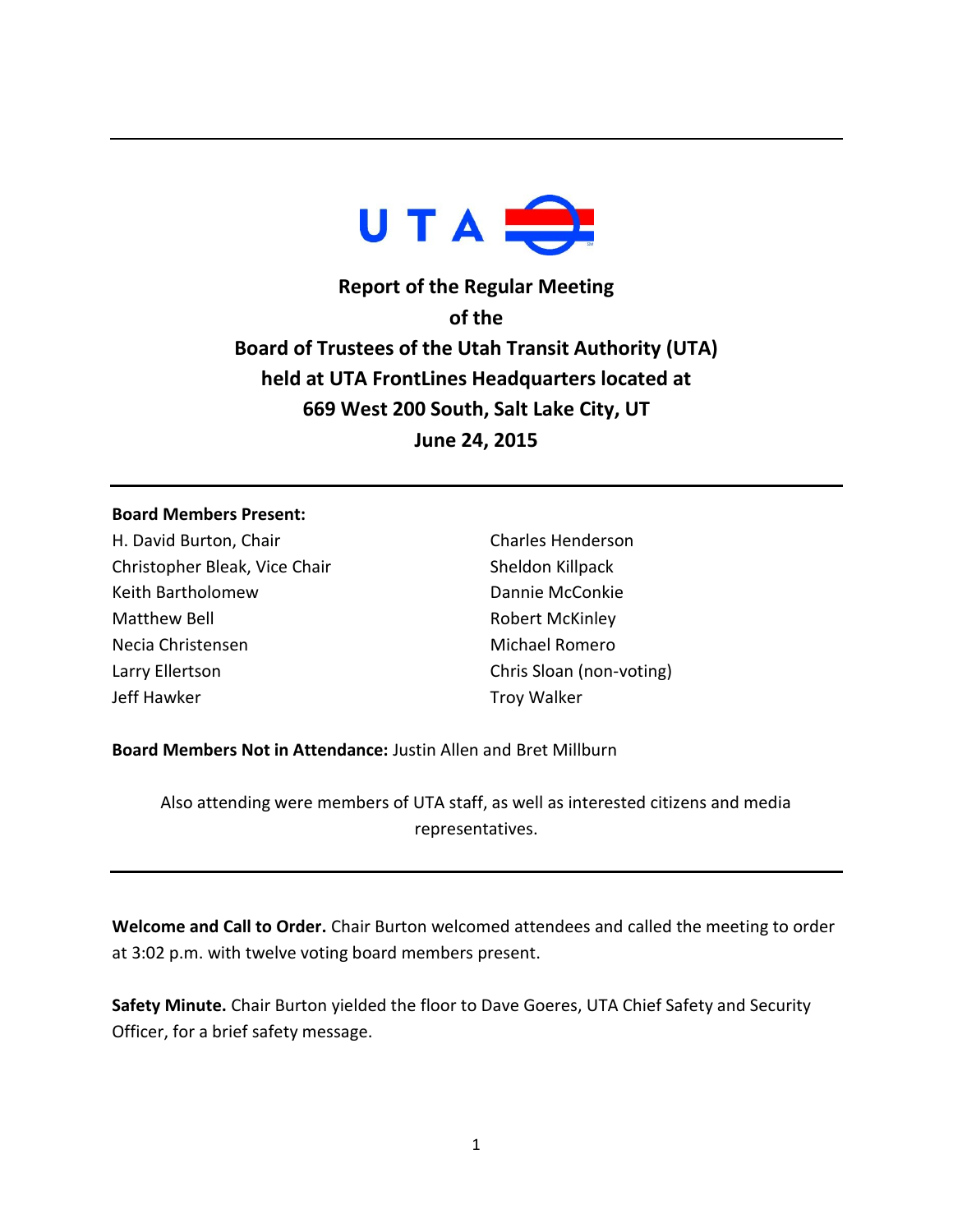**Public Comment.** Public comment was given by Tammi Diaz, George Chapman, and Todd Miyatani.

Chair Burton yielded the floor to Michael Allegra, UTA President/CEO, for recognition of the UTA 2015 rail rodeo team.

Trustee Bartholomew joined the meeting at 3:17 p.m.

## **Presentations.**

**Update on Fare Policy Analysis Project.** Clair Fiet, UTA Chief Technology Officer, and Andrea Packer, UTA Vice President of Communications, delivered a presentation on UTA's fare policy analysis project.

**Equity Analysis Project.** Trustee Henderson indicated that a presentation on equity analysis project would be given at the board retreat held on Friday, June 26, 2015.

**Items for Consent.** Consent items were comprised of the following:

- Approval of Minutes of May 27, 2015 Meeting Report
- External Auditor's Report on UTA 2014 Comprehensive Annual Financial Statements
- External Auditor's Report on UTA 2014 Pension Financial Statements

There were no objections to the consent items and the items were deemed approved.

**President/CEO Report.** Mr. Allegra distributed a written report for review.

**Closed Session.** Chair Burton indicated there were matters to be discussed in closed session. A motion to move into closed session was made by Vice Chair Bleak and seconded by Trustee Henderson. The motion carried by unanimous consent and the board moved into closed session at 3:52 p.m.

**Open Session.** A motion to return to open session was made by Trustee Bell and seconded by Trustee McKinley. The motion carried by unanimous consent and the board returned to open session at 5:22 p.m.